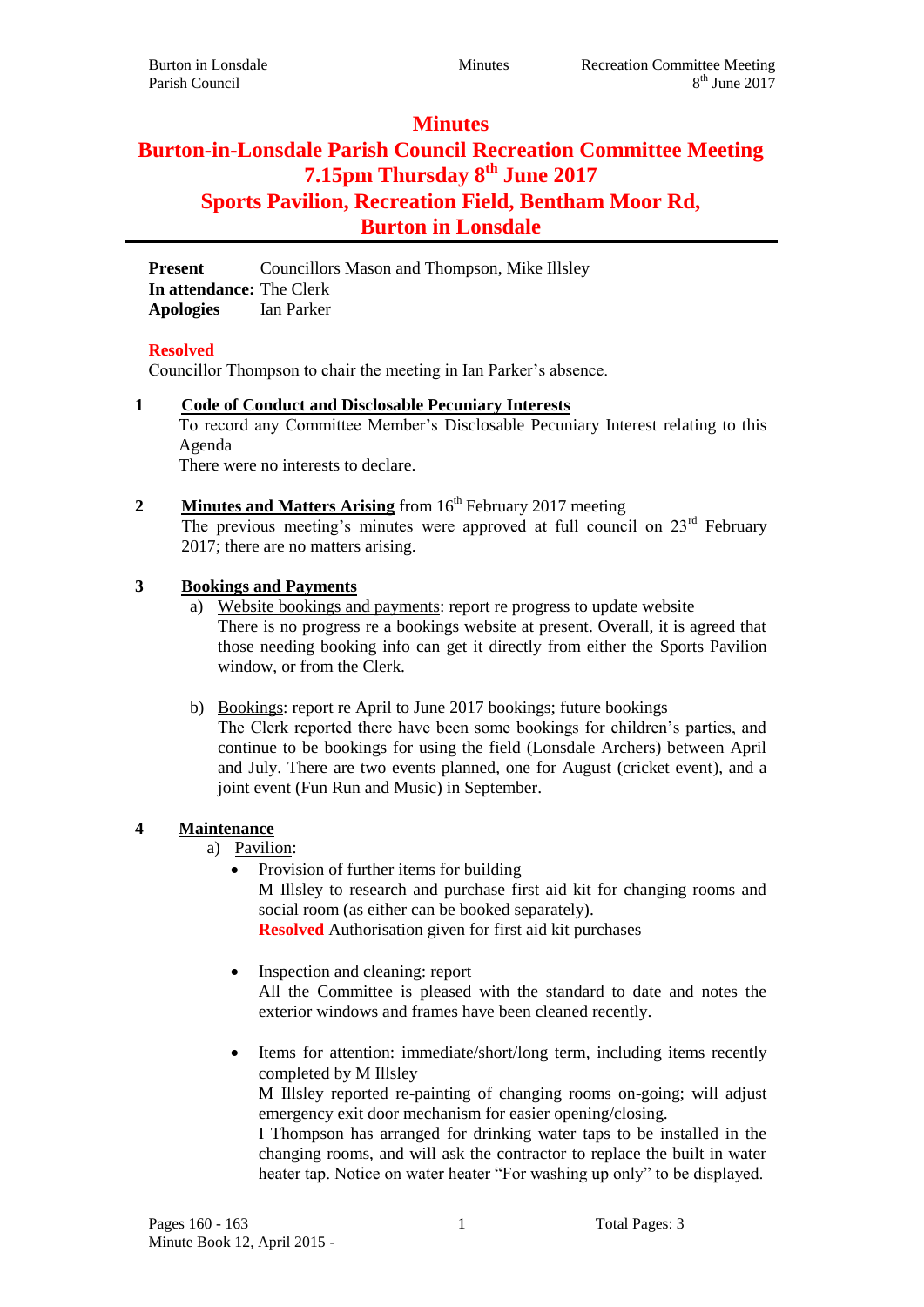#### • Supplies purchases

**Resolved** To replenish paper towels stocks; Cllr. Mason to supply a trial paper towel roll for kitchen area.

# b) Play Area: visual inspections, reports, actions

Cllr Thompson reported the visual inspections continue; the children's mini roundabout pedal has been mended at no charge (a letter of thanks has been sent to the contractor). The wooden ladder climbing frame with fixed tyres had two uprights had partly rotted; some teenagers were witnessed rocking the frame and subsequently the frame was part demolished. The remaining upright will either remain on the ground as a play item, or be re-used elsewhere. Clerk to confirm with insurers safety issues.

# c) Grass Cutting, including mowing of cricket square

The Committee noted the high standard of work; the excess of cut grass stored near the Bowling Green will be removed (was not taken away as no room on trailer).

Cricket Square: M Illsley reported a cricket event will be held on  $5<sup>th</sup>$  August, and requires a square on the football pitch to be cut shorter than the surrounding area for ease of play. After discussion it was

#### **Resolved**

To request the contractor to do a shorter cut in a square, approx 30m by 30m in the middle of the football pitch from now until mid August and any extra cost to be charged to the Parish Council. M Illsley to discuss with contractor when contractor next visits.

#### **Resolved**

This Committee recommends to the full council to insure the cricket event for community benefit under its current policy; the event to be planned by Messrs Illsley and Christie on behalf of the Recreation Committee and reported to full council re risk assessments, etc.

#### **Resolved**

To remind contractor of contract to cut grass on road side of Recreation Field boundary wall.

- d) Earth mounds at north east corner proposed BMX track: progress report Cllr. Thompson reported contractor K Hunter booked to do initial work on  $14<sup>th</sup>$  June; costs to be borne by Parish Council as previously agreed.
- e) Bowling Club

Clerk confirmed the Club does not have a mains electricity supply as a generator is used for lighting when required.

A water meter reading has been requested; an invoice for water used and annual rent will be given to the Club shortly.

f) Field drainage: re-establishment of field drains and provision for outlets to nearby stream

Cllr Thompson reported K Hunter will ensure the BMX track will drain correctly, and, if necessary construct additional drainage connected to the pipe at the east side of the field.

g) All weather court: power supply box at entrance to court This has been vandalised yet again; a suggestion to be made that BCSA install a metal box without a door, but with access to token operated meter.